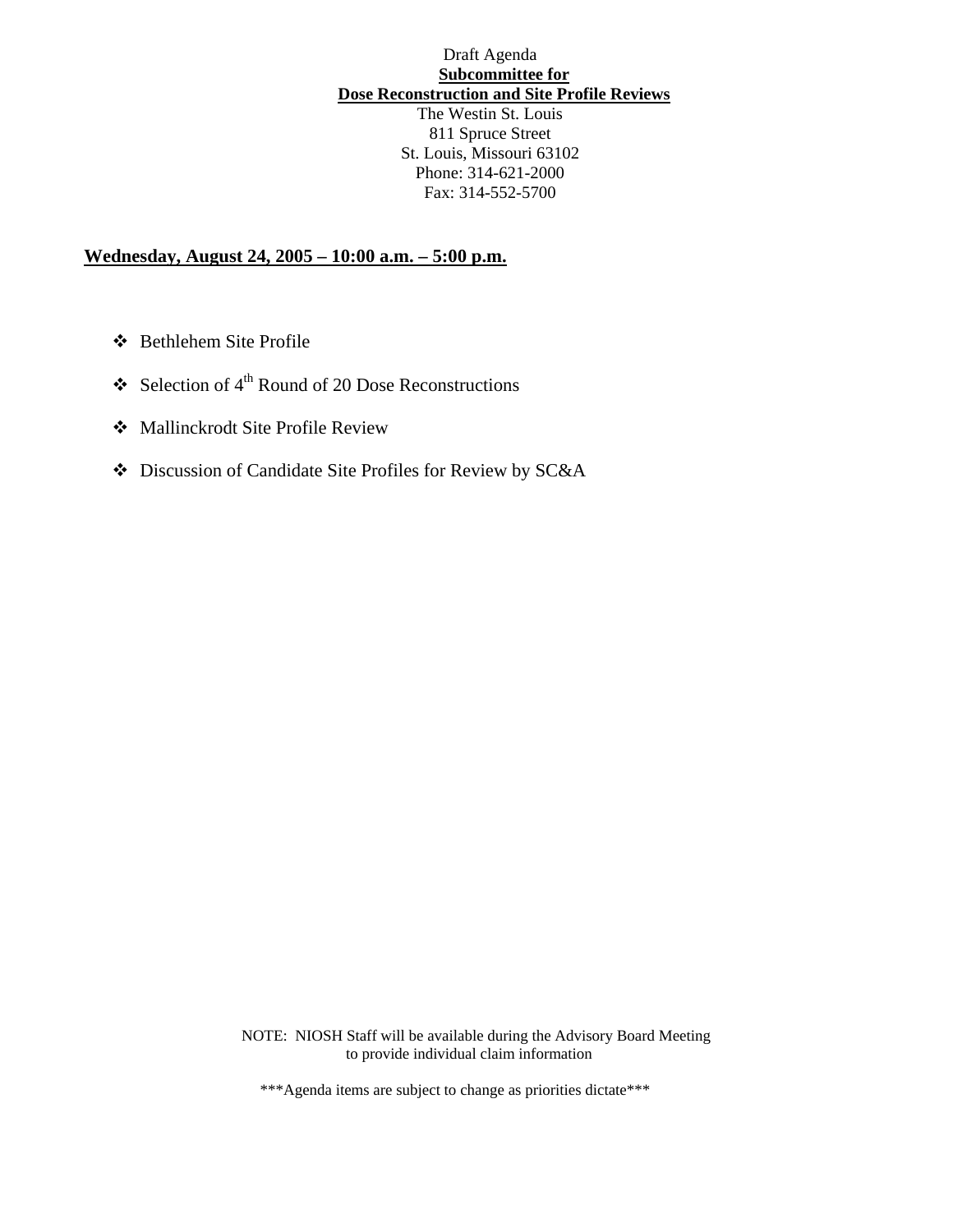#### Draft Agenda **Advisory Board on Radiation and Worker Health – Meeting 32**

The Westin St. Louis 811 Spruce Street St. Louis, Missouri 63102 Phone: 314-621-2000 Fax: 314-552-5700

## **Thursday, August 25, 2005**

| 8:30 a.m. - 8:45a.m                   | Welcome and Opening<br>Comments                                                                                                                                                             | Dr. Paul Ziemer, Chair<br>Dr. Lew Wade, Executive Secretary |
|---------------------------------------|---------------------------------------------------------------------------------------------------------------------------------------------------------------------------------------------|-------------------------------------------------------------|
| $8:45$ p.m. $-11:30$ p.m.             | Reports from Subcommittee:<br><b>Bethlehem Site Profile</b><br>Selection of 4 <sup>th</sup> Round of 20 Dose Reconstructions<br>Discussion of Candidate Site Profiles<br>For Review by SC&A |                                                             |
| 11:30 a.m. $-1:00$ p.m.               | Lunch Break                                                                                                                                                                                 |                                                             |
| 1:00 p.m. $-3:00$ p.m.                | Closed Session -<br>Work Tasks for SC&A Contract<br>For Next Year                                                                                                                           | Dr. Lew Wade                                                |
| $3:00 \text{ p.m} - 3:30 \text{ p.m}$ | <b>Break</b>                                                                                                                                                                                |                                                             |
| $3:30$ p.m. $-5:00$ p.m.              | <b>Report from Subcommittee:</b><br>Mallinckrodt Site Profile Review                                                                                                                        |                                                             |
| $5:00$ p.m.                           | Adjourn                                                                                                                                                                                     |                                                             |
| 7:00p.m. $-8:30$ p.m.                 | <b>General Public Comment</b>                                                                                                                                                               |                                                             |

NOTE: NIOSH Staff will be available during the Advisory Board Meeting to provide individual claim information

\*\*\*Agenda items are subject to change as priorities dictate\*\*\*